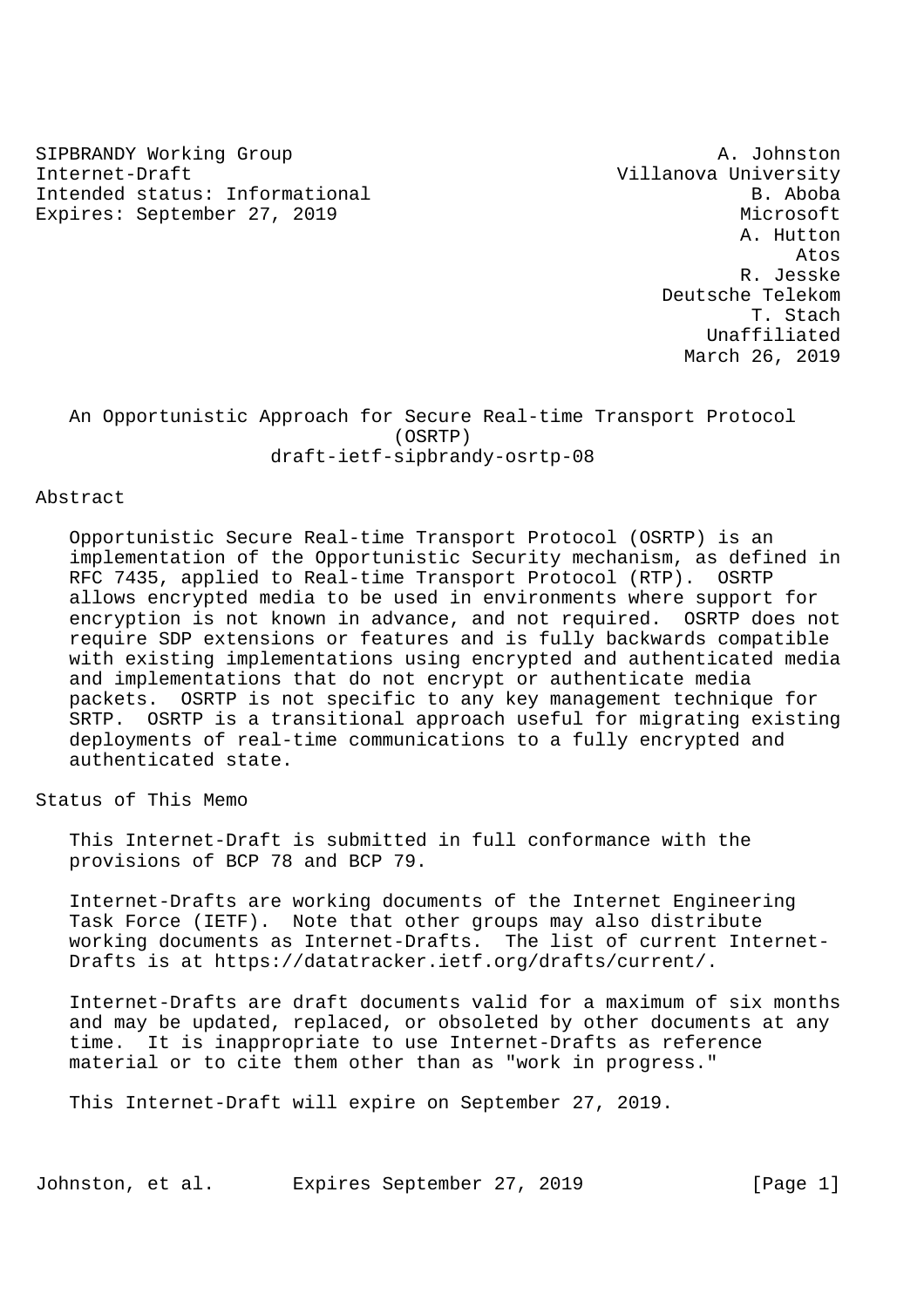# Copyright Notice

 Copyright (c) 2019 IETF Trust and the persons identified as the document authors. All rights reserved.

 This document is subject to BCP 78 and the IETF Trust's Legal Provisions Relating to IETF Documents (https://trustee.ietf.org/license-info) in effect on the date of publication of this document. Please review these documents carefully, as they describe your rights and restrictions with respect to this document. Code Components extracted from this document must include Simplified BSD License text as described in Section 4.e of the Trust Legal Provisions and are provided without warranty as described in the Simplified BSD License.

Table of Contents

| 1.1. Applicability Statement                                                                                                                                                                                                                               | 3 |
|------------------------------------------------------------------------------------------------------------------------------------------------------------------------------------------------------------------------------------------------------------|---|
| 2.1                                                                                                                                                                                                                                                        |   |
| 3. SDP Offer/Answer Considerations                                                                                                                                                                                                                         | 3 |
| Generating the Initial OSRTP Offer<br>3.1.                                                                                                                                                                                                                 | 4 |
| 3.2. Generating the Answer                                                                                                                                                                                                                                 | 4 |
| 3.3. Offerer Processing the Answer                                                                                                                                                                                                                         | 4 |
| 3.4. Modifying the Session                                                                                                                                                                                                                                 | 5 |
| 4.                                                                                                                                                                                                                                                         | 5 |
| 5.                                                                                                                                                                                                                                                         | 5 |
| б.                                                                                                                                                                                                                                                         | 5 |
| $7$ .                                                                                                                                                                                                                                                      | 6 |
| 8.                                                                                                                                                                                                                                                         | 6 |
| 8.1. Normative References                                                                                                                                                                                                                                  | 6 |
| Informative References<br>8.2.                                                                                                                                                                                                                             | 8 |
| Authors' Addresses<br><u>. Karl Andrea Station and American American American American American American American American American American American American American American American American American American American American American Americ</u> | 8 |
|                                                                                                                                                                                                                                                            |   |

## 1. Introduction

 Opportunistic Security [RFC7435] (OS) is an approach to security that defines a third mode for security between "cleartext" and "comprehensive protection" that allows encryption and authentication of media to be used if supported but will not result in failures if it is not supported. In terms of secure media, cleartext is RTP [RFC3550] media which is negotiated with the RTP/AVP (Audio Video Profile) [RFC3551] or the RTP/AVPF profile [RFC4585]. Comprehensive protection is Secure RTP [RFC3711], negotiated with a secure profile, such as SAVP or SAVPF [RFC5124]. OSRTP allows SRTP to be negotiated with the RTP/AVP profile, with fallback to RTP if SRTP is not supported.

Johnston, et al. Expires September 27, 2019 [Page 2]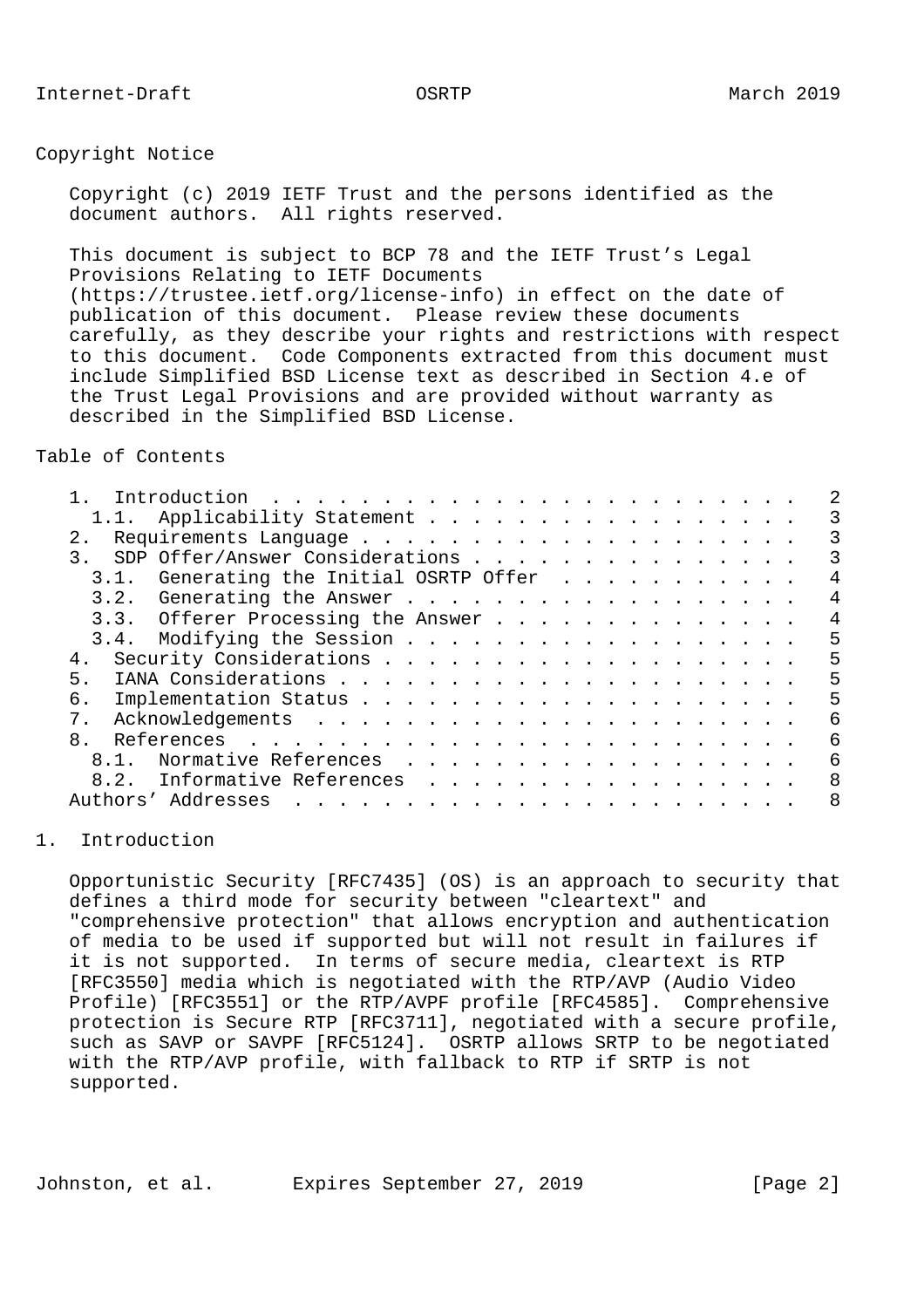There have been some extensions to SDP to allow profiles to be negotiated such as SDP Capabilities Negotiation (capneg) [RFC5939] . However, these approaches are complex and have very limited deployment in communication systems. Other key management protocols for SRTP have been developed which by design use OS, such as ZRTP [RFC6189]. This approach for OSRTP is based on [I-D.kaplan-mmusic-best-effort-srtp] where it was called "best effort SRTP". [I-D.kaplan-mmusic-best-effort-srtp] has a full discussion of the motivation and requirements for opportunistic secure media.

 OSRTP uses the presence of SRTP keying-related attributes in an SDP offer to indicate support for opportunistic secure media. The presence of SRTP keying-related attributes in the SDP answer indicates that the other party also supports OSRTP and encrypted and authenticated media will be used. OSRTP requires no additional extensions to SDP or new attributes and is defined independently of the key agreement mechanism used. OSRTP is only usable when media is negotiated using the Offer/Answer protocol [RFC3264].

# 1.1. Applicability Statement

 OSRTP is a transitional approach that provides a migration path from unencrypted communication (RTP) to fully encrypted communication (SRTP). It is only to be used in existing deployments which are attempting to transition to fully secure communications. New applications and new deployments will not use OSRTP.

### 2. Requirements Language

 The key words "MUST", "MUST NOT", "REQUIRED", "SHALL", "SHALL NOT", "SHOULD", "SHOULD NOT", "RECOMMENDED", "NOT RECOMMENDED", "MAY", and "OPTIONAL" in this document are to be interpreted as described in BCP 14 RFC 2119 [RFC2119] RFC 8174 [RFC8174] when, and only when, they appear in all capitals, as shown here.

## 3. SDP Offer/Answer Considerations

 This section defines the SDP offer/answer considerations for opportunistic security.

 The procedures are for a specific m- section describing RTP-based media. If an SDP offer or answer contains multiple such m- sections, the procedures are applied to each m- section individually.

 "Initial OSRTP offer" refers to the offer in which oportunistic security is offered for an m- section for the first time within an SDP session.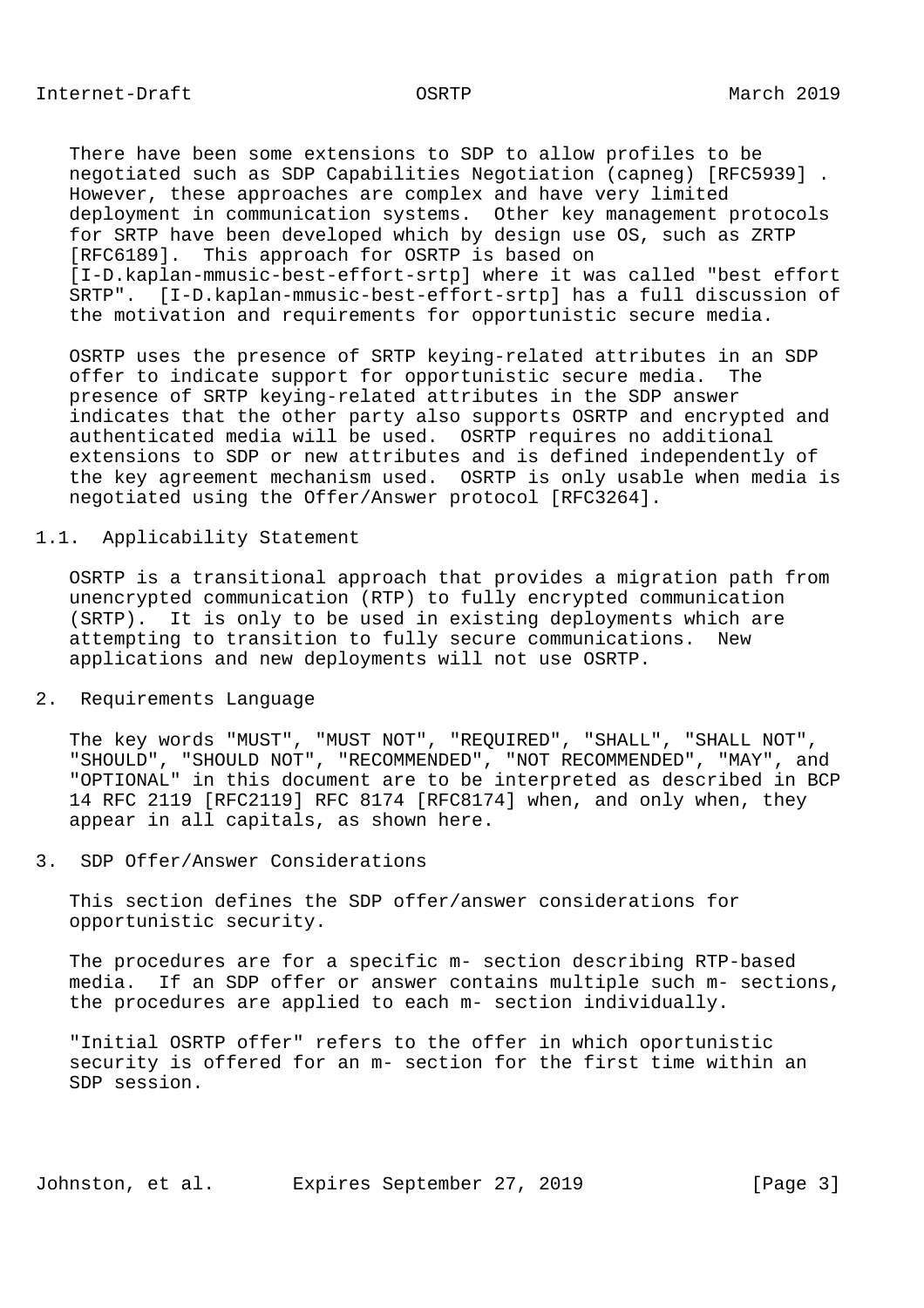It is important to note that OSRTP makes no changes, and has no effect on media sessions in which the offer contains a secure profile of RTP, such as SAVP or SAVPF. As discussed in [RFC7435], that is the "comprehensive protection" for media mode.

## 3.1. Generating the Initial OSRTP Offer

 To indicate support for OSRTP in an SDP offer, the offerer uses the RTP/AVP profile [RFC3551] or the RTP/AVPF profile [RFC4585] but includes SRTP keying attributes. OSRTP is not specific to any key management technique for SRTP and multiple key management techniques can be included on the SDP offer. For example:

 If the offerer supports DTLS-SRTP key agreement [RFC5763], then an a=fingerprint attribute will be present, or

 If the offerer supports SDP Security Descriptions key agreement [RFC4568], then an a=crypto attribute will be present, or

 If the offerer supports ZRTP key agreement [RFC6189], then an a=zrtp-hash attribute will be present.

### 3.2. Generating the Answer

 To accept OSRTP, an answerer receiving an offer indicating support for OSRTP generates an SDP answer containing SRTP keying attributes which match one of the keying methods in the offer. The answer MUST NOT contain attributes from more than one keying method, even if the offer contained multiple keying method attributes. The selected SRTP key management approach is followed and SRTP media is used for this session. If the SRTP key management fails for any reason, the media session MUST fail. To decline OSRTP, the answerer generates an SDP answer omitting SRTP keying attributes, and the media session proceeds with RTP with no encryption or authentication used.

# 3.3. Offerer Processing the Answer

 If the offerer of OSRTP receives an SDP answer which does not contain SRTP keying attributes, then the media session proceeds with RTP. If the SDP answer contains SRTP keying attributes then the associated SRTP key management approach is followed and SRTP media is used for this session. If the SRTP key management fails, the media session MUST fail.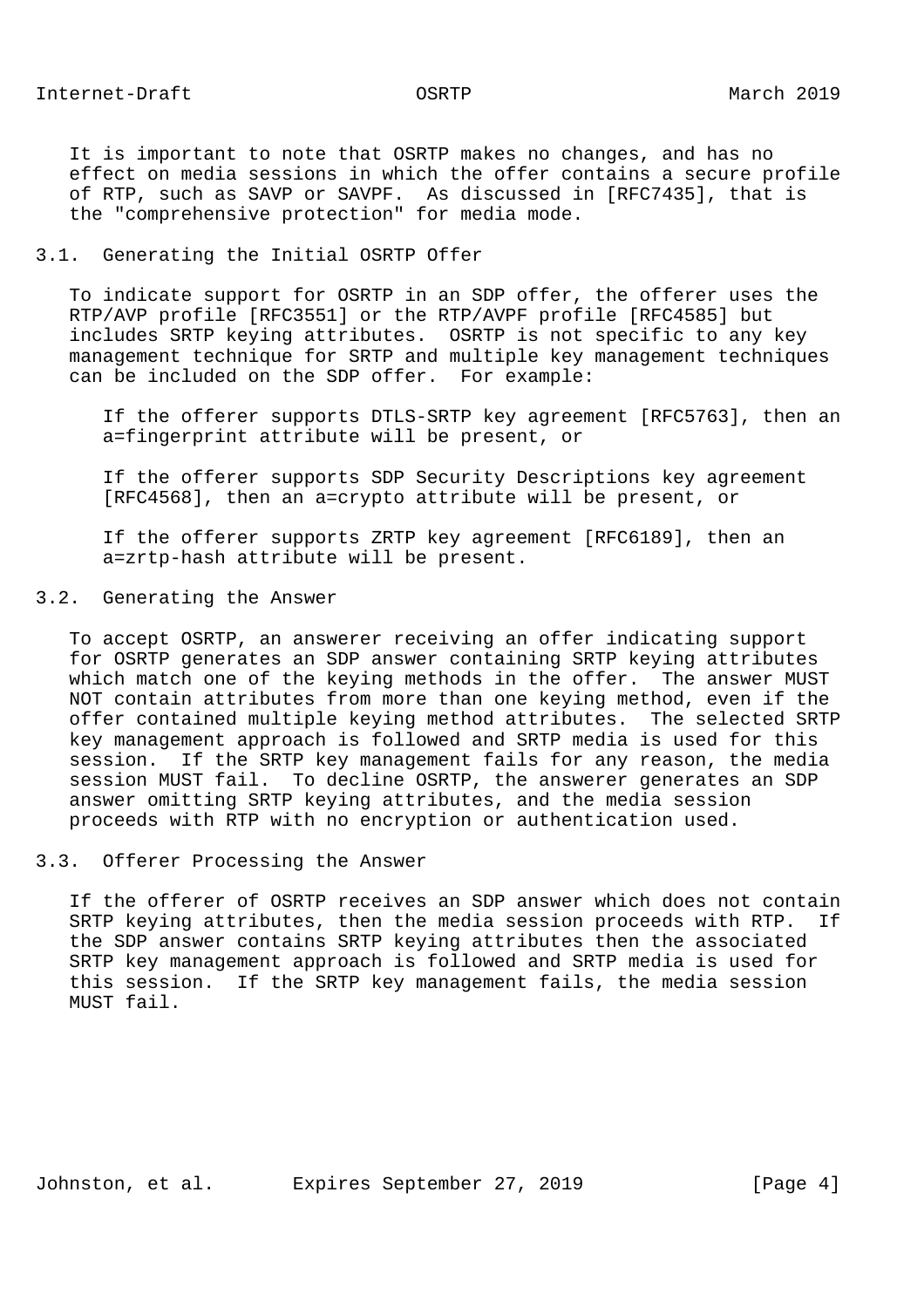## 3.4. Modifying the Session

 When an offerer generates a subsequent SDP offer it should do so following the principles of [RFC6337] meaning that the decision to create the new SDP offer should not be influenced by what was previously negotiated. For example if a previous OSRTP offer did not result in SRTP being established the offerer may try again and generate a new OSRTP offer as specified in section [3.1].

4. Security Considerations

 The security considerations of [RFC7435] apply to OSRTP, as well as the security considerations of the particular SRTP key agreement approach used. However, the authentication requirements of a particular SRTP key agreement approach are relaxed when that key agreement is used with OSRTP, which is consistent with the Opportunistic Security approach described [RFC7435]. For example:

 For DTLS-SRTP key agreement [RFC5763], an authenticated signaling channel does not need to be used with OSRTP if it is not available.

 For SDP Security Descriptions key agreement [RFC4568], an authenticated signaling channel does not need to be used with OSRTP if it is not available, although an encrypted signaling channel must still be used.

 For ZRTP key agreement [RFC6189], the security considerations are unchanged, since ZRTP does not rely on the security of the signaling channel.

 As discussed in [RFC7435], OSRTP is used in cases where support for encryption by the other party is not known in advance, and not required. For cases where it is known that the other party supports SRTP or SRTP needs to be used, OSRTP MUST NOT be used. Instead, a secure profile of RTP is used in the offer.

5. IANA Considerations

This document has no actions for IANA.

6. Implementation Status

 Note to RFC Editor: Please remove this entire section prior to publication, including the reference to [RFC6982].

 This section records the status of known implementations of the protocol defined by this specification at the time of posting of this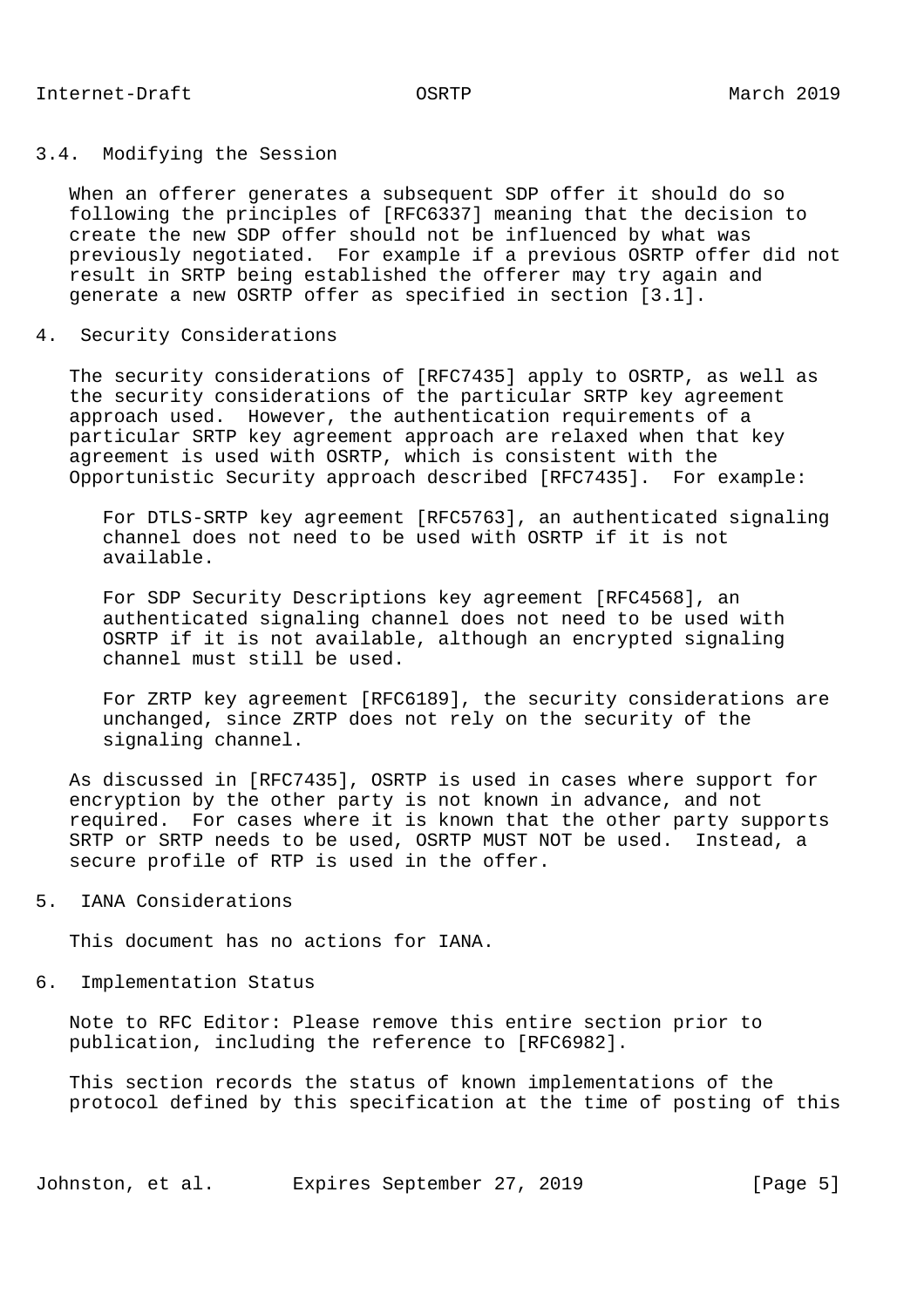Internet-Draft, and is based on a proposal described in [RFC6982]. The description of implementations in this section is intended to assist the IETF in its decision processes in progressing drafts to RFCs. Please note that the listing of any individual implementation here does not imply endorsement by the IETF. Furthermore, no effort has been spent to verify the information presented here that was supplied by IETF contributors. This is not intended as, and must not be construed to be, a catalog of available implementations or their features. Readers are advised to note that other implementations may exist.

 According to [RFC6982], "this will allow reviewers and working groups to assign due consideration to documents that have the benefit of running code, which may serve as evidence of valuable experimentation and feedback that have made the implemented protocols more mature. It is up to the individual working groups to use this information as they see fit".

 There are implementations of [I-D.kaplan-mmusic-best-effort-srtp] in deployed products by Microsoft and Unify. The IMTC "Best Practices for SIP Security" document [IMTC-SIP] recommends this approach. The SIP Forum planned to include support in the SIPconnect 2.0 SIP trunking recommendation [SIPCONNECT]. There are many deployments of ZRTP [RFC6189].

# 7. Acknowledgements

 This document is dedicated to our friend and colleague Francois Audet who is greatly missed in our community. His work on improving security in SIP and RTP provided the foundation for this work.

 Thanks to Eric Rescorla, Martin Thomson, Christer Holmberg, and Richard Barnes for their comments.

### 8. References

# 8.1. Normative References

- [RFC2119] Bradner, S., "Key words for use in RFCs to Indicate Requirement Levels", BCP 14, RFC 2119, DOI 10.17487/RFC2119, March 1997, <https://www.rfc-editor.org/info/rfc2119>.
- [RFC3264] Rosenberg, J. and H. Schulzrinne, "An Offer/Answer Model with Session Description Protocol (SDP)", RFC 3264, DOI 10.17487/RFC3264, June 2002, <https://www.rfc-editor.org/info/rfc3264>.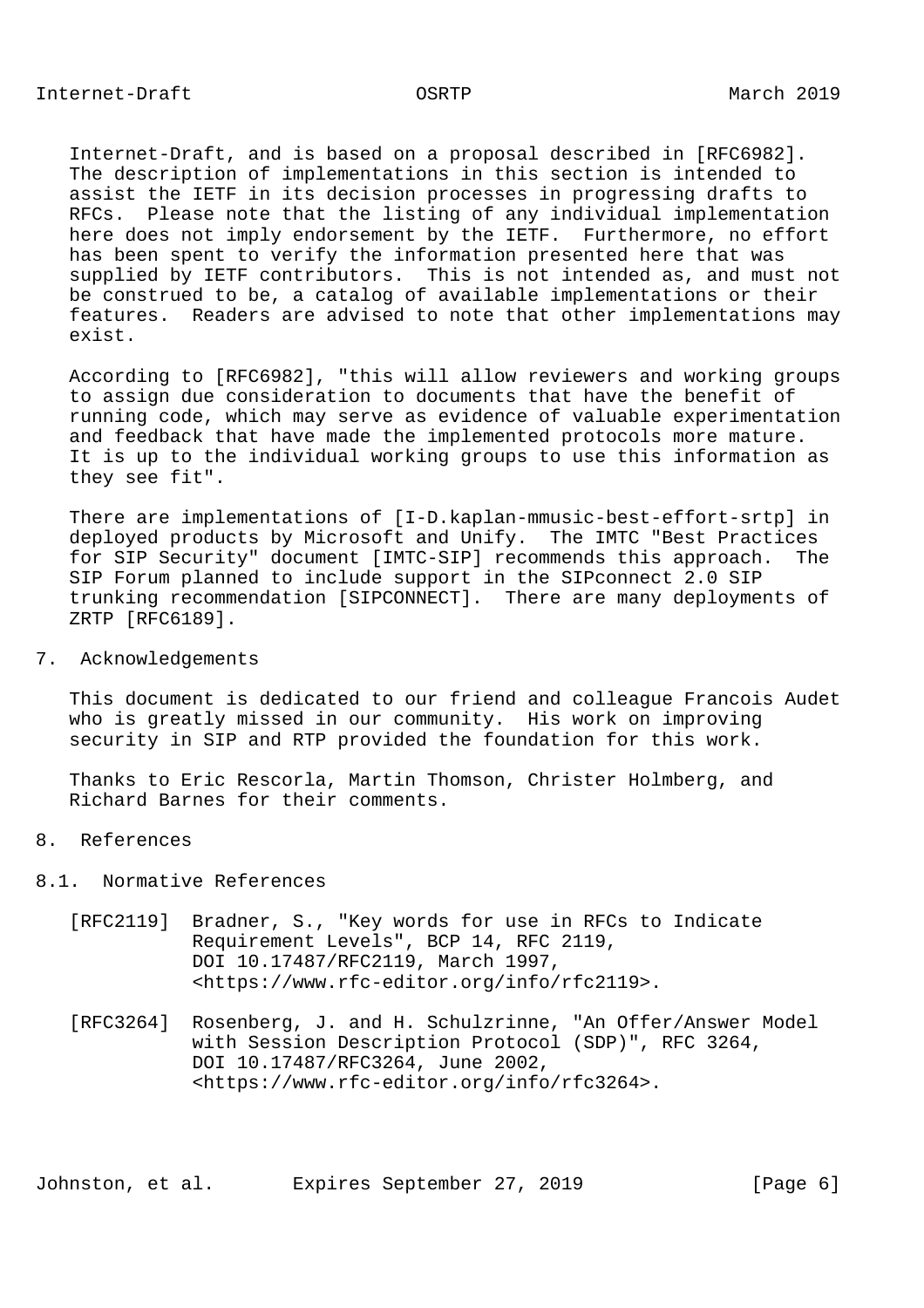## Internet-Draft OSRTP March 2019

- [RFC3550] Schulzrinne, H., Casner, S., Frederick, R., and V. Jacobson, "RTP: A Transport Protocol for Real-Time Applications", STD 64, RFC 3550, DOI 10.17487/RFC3550, July 2003, <https://www.rfc-editor.org/info/rfc3550>.
- [RFC3551] Schulzrinne, H. and S. Casner, "RTP Profile for Audio and Video Conferences with Minimal Control", STD 65, RFC 3551, DOI 10.17487/RFC3551, July 2003, <https://www.rfc-editor.org/info/rfc3551>.
- [RFC3711] Baugher, M., McGrew, D., Naslund, M., Carrara, E., and K. Norrman, "The Secure Real-time Transport Protocol (SRTP)", RFC 3711, DOI 10.17487/RFC3711, March 2004, <https://www.rfc-editor.org/info/rfc3711>.
- [RFC4568] Andreasen, F., Baugher, M., and D. Wing, "Session Description Protocol (SDP) Security Descriptions for Media Streams", RFC 4568, DOI 10.17487/RFC4568, July 2006, <https://www.rfc-editor.org/info/rfc4568>.
- [RFC4585] Ott, J., Wenger, S., Sato, N., Burmeister, C., and J. Rey, "Extended RTP Profile for Real-time Transport Control Protocol (RTCP)-Based Feedback (RTP/AVPF)", RFC 4585, DOI 10.17487/RFC4585, July 2006, <https://www.rfc-editor.org/info/rfc4585>.
- [RFC5124] Ott, J. and E. Carrara, "Extended Secure RTP Profile for Real-time Transport Control Protocol (RTCP)-Based Feedback (RTP/SAVPF)", RFC 5124, DOI 10.17487/RFC5124, February 2008, <https://www.rfc-editor.org/info/rfc5124>.
- [RFC5763] Fischl, J., Tschofenig, H., and E. Rescorla, "Framework for Establishing a Secure Real-time Transport Protocol (SRTP) Security Context Using Datagram Transport Layer Security (DTLS)", RFC 5763, DOI 10.17487/RFC5763, May 2010, <https://www.rfc-editor.org/info/rfc5763>.
- [RFC6189] Zimmermann, P., Johnston, A., Ed., and J. Callas, "ZRTP: Media Path Key Agreement for Unicast Secure RTP", RFC 6189, DOI 10.17487/RFC6189, April 2011, <https://www.rfc-editor.org/info/rfc6189>.
- [RFC7435] Dukhovni, V., "Opportunistic Security: Some Protection Most of the Time", RFC 7435, DOI 10.17487/RFC7435, December 2014, <https://www.rfc-editor.org/info/rfc7435>.

Johnston, et al. Expires September 27, 2019 [Page 7]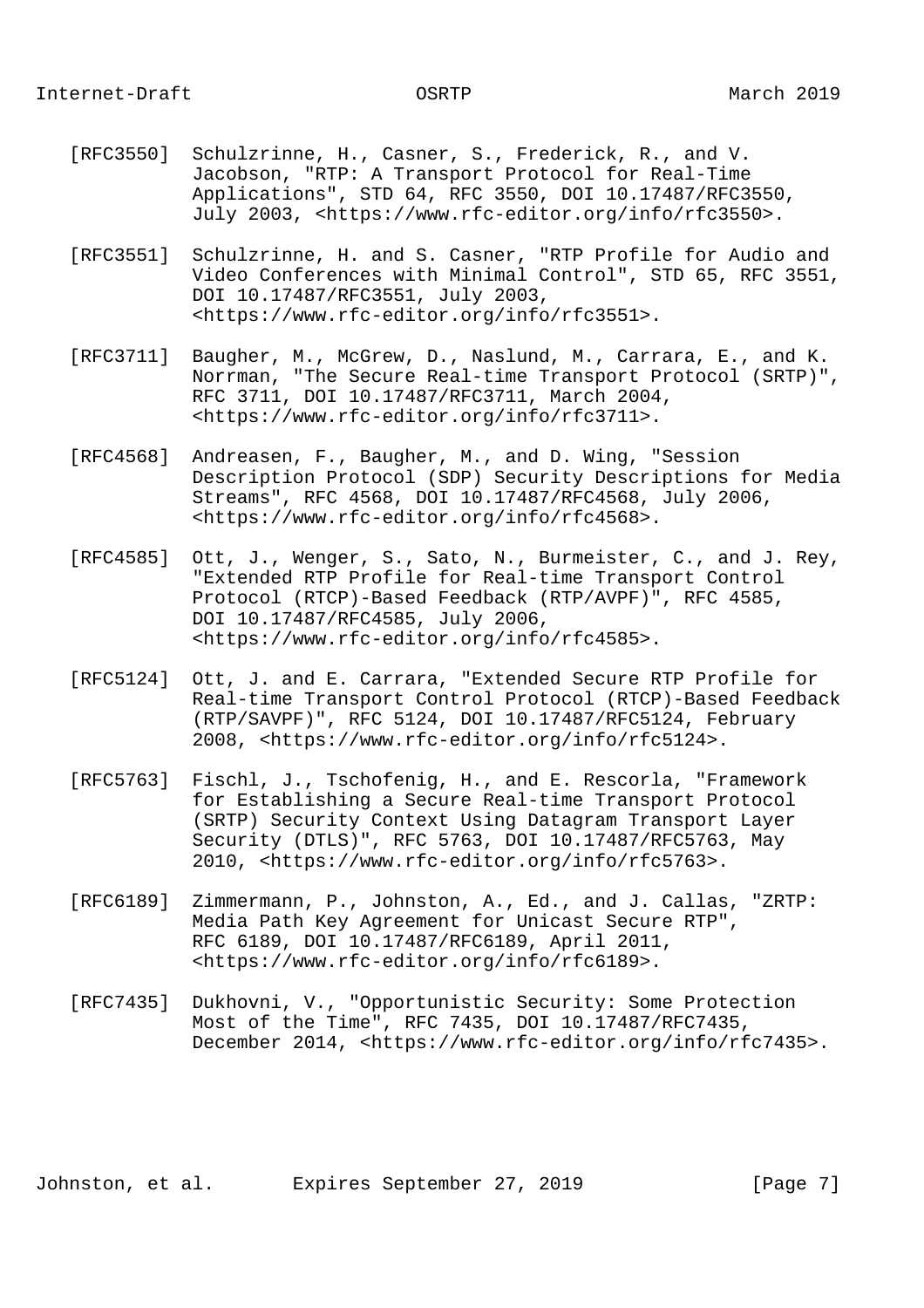[RFC8174] Leiba, B., "Ambiguity of Uppercase vs Lowercase in RFC 2119 Key Words", BCP 14, RFC 8174, DOI 10.17487/RFC8174, May 2017, <https://www.rfc-editor.org/info/rfc8174>.

### 8.2. Informative References

[I-D.kaplan-mmusic-best-effort-srtp]

 Audet, F. and H. Kaplan, "Session Description Protocol (SDP) Offer/Answer Negotiation For Best-Effort Secure Real-Time Transport Protocol", draft-kaplan-mmusic-best effort-srtp-01 (work in progress), October 2006.

### [IMTC-SIP]

 Group, I. S. P. A., "Best Practices for SIP Security", IMTC SIP Parity Group http://www.imtc.org/uc/sip-parity-activity-group/, 2011, <http://www.imtc.org>.

- [RFC5939] Andreasen, F., "Session Description Protocol (SDP) Capability Negotiation", RFC 5939, DOI 10.17487/RFC5939, September 2010, <https://www.rfc-editor.org/info/rfc5939>.
- [RFC6337] Okumura, S., Sawada, T., and P. Kyzivat, "Session Initiation Protocol (SIP) Usage of the Offer/Answer Model", RFC 6337, DOI 10.17487/RFC6337, August 2011, <https://www.rfc-editor.org/info/rfc6337>.
- [RFC6982] Sheffer, Y. and A. Farrel, "Improving Awareness of Running Code: The Implementation Status Section", RFC 6982, DOI 10.17487/RFC6982, July 2013, <https://www.rfc-editor.org/info/rfc6982>.

### [SIPCONNECT]

 Group, S. F. S. 2. T., "SIP-PBX / Service Provider Interoperability SIPconnect 2.0 - Technical Recommendation", SIP Forum http://www.sipforum.org/compone nt/option,com\_docman/task,doc\_download/gid,838/ Itemid,261/, 2017, <http://www.sipforum.org>.

Authors' Addresses

 Alan Johnston Villanova University Villanova, PA **USA** 

Email: alan.b.johnston@gmail.com